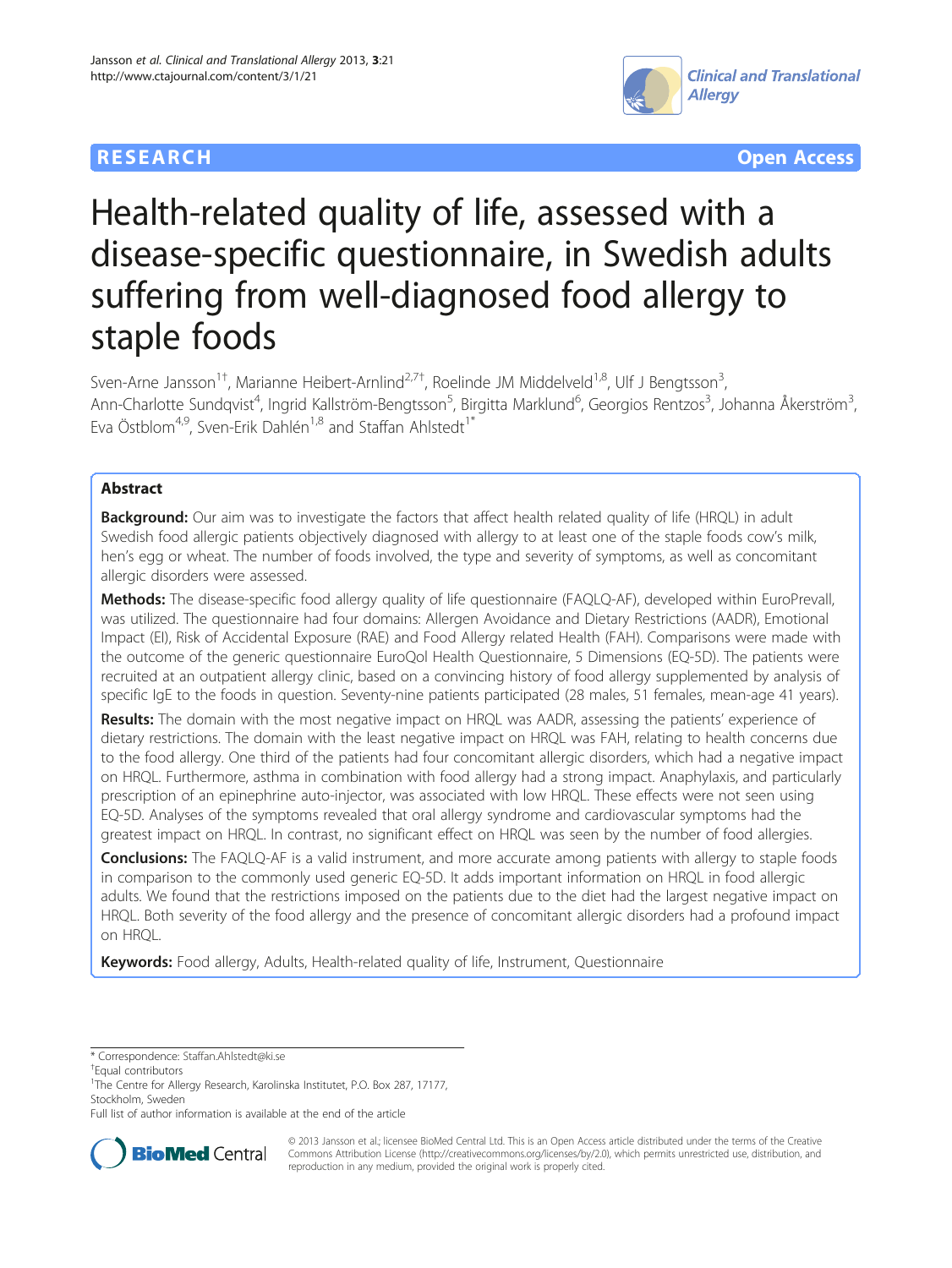# Background

Food allergies affect a substantial proportion of the population. The prevalence of objectively documented IgEmediated food allergy in adults has been estimated to 1-2% [[1-3\]](#page-7-0), whereas the prevalence of self-reported food allergy is much higher (3-35%) [[4\]](#page-7-0). Allergic disorders such as asthma, allergic rhinitis, allergic rhinoconjunctivitis and eczema have a considerable impact on the health-related quality of life (HRQL) of the patients [\[5](#page-7-0)-[7](#page-7-0)]. Although living with food allergy has been recognized as troublesome [[8](#page-7-0)] the precise impact of food allergy on HRQL has not been sufficiently elucidated [[5](#page-7-0)].

Previous studies exploring the impact of adverse reactions to food on HRQL in adults have, to our knowledge, used generic rather than disease-specific questionnaires. Disease-specific HRQL questionnaires could be a better tool to elucidate specific factors that could influence HRQL in food allergic patients. A disease-specific HRQL questionnaire focused on food allergy, the Food Allergy Quality of Life Questionnaire (FAQLQ), has recently been developed as part of the EU project EuroPrevall (The Prevalence, Cost and Basis of Food Allergy across Europe) and has been validated for children, adolescents and adults [\[9](#page-7-0)-[12\]](#page-7-0) as well as for eight different languages (Goossens et al., personal communication). The FAQLQ has been used in European countries and the USA [[13\]](#page-7-0).

The aim of the present study was to investigate HRQL in a Swedish adult cohort with well-diagnosed food allergy to the staple foods cow's milk, hen's egg or wheat, by using the disease-specific FAQLQ, and to compare these results with the outcome of the generic EuroQol Health Questionnaire, 5 Dimensions (EQ-5D). A second aim of the study was to investigate if we could identify specific factors with impact on HRQL in this population.

#### Methods

# Study sample

The recruited patients had documented allergy to at least one of the staple foods cow's milk, hen's egg or wheat. These particular staple foods were selected since they are difficult to avoid in a Swedish every day diet. The study population consisted of patients with a doctor's diagnosis of food allergy to any of the three above mentioned staple foods, registered at the outpatient allergy clinic at the Sahlgrenska University Hospital in Gothenburg. The patients were identified and recruited by a clinical dietician during 2010 and 2011 based on medical records. Inclusion criteria were a convincing history of food allergy to at least one of the three staple foods either ascertained by a positive food challenge with objective symptoms, or by high levels of food specific IgE antibodies with strong association to positive double-blind food challenge results according to today´s standard procedure [\[3,14-18\]](#page-7-0). In total, 103 patients fulfilling the criteria were invited, and received the FAQLQ and EQ-5D questionnaires by regular post together with a formal invitation letter containing information about the study and a pre-paid return envelope. When returning the completed questionnaires an incentive of two movie tickets was offered to the respondents. After one reminder, a total of 80% of the respondents had returned the questionnaires. Two were excluded because the respondents reported not to be allergic to cow's milk, hen's egg or wheat any longer, and one person returned a blank questionnaire. Finally, 79 patients (28 males and 51 females) were included in the study (Figure 1). The mean age of the patients was 41 years (range 19–78).

#### Food Allergy Quality of Life Questionnaire (FAQLQ)

The FAQLQ is available in four versions; an adult form, a teenager form (13–17 years of age), a child form (8– 12 years of age), and a parent form for children (0–12 years of age). In this study, we used the adult form, FAQLQ-AF [[19](#page-7-0)]. The validation of the original FAQLQ-AF was done in the Netherlands where it was found to be valid and reliable, and it was able to discriminate between patients with different disease characteristics [[20](#page-7-0)]. The FAQLQ-AF was subsequently translated to eight other languages (including Swedish) and all versions have recently been validated (Goossens et al., personal communication).

The translation of the FAQLQ-AF questionnaire to Swedish was done according to the guidelines set up by the WHO [\[21\]](#page-7-0). Thus, the questionnaire was first translated from English to Swedish by a native Swedish speaker (forward translation), then back-translated into English by a native English speaker, and finally the back-translated version was compared to the original English questionnaire. The translations were done by persons with medical skills.

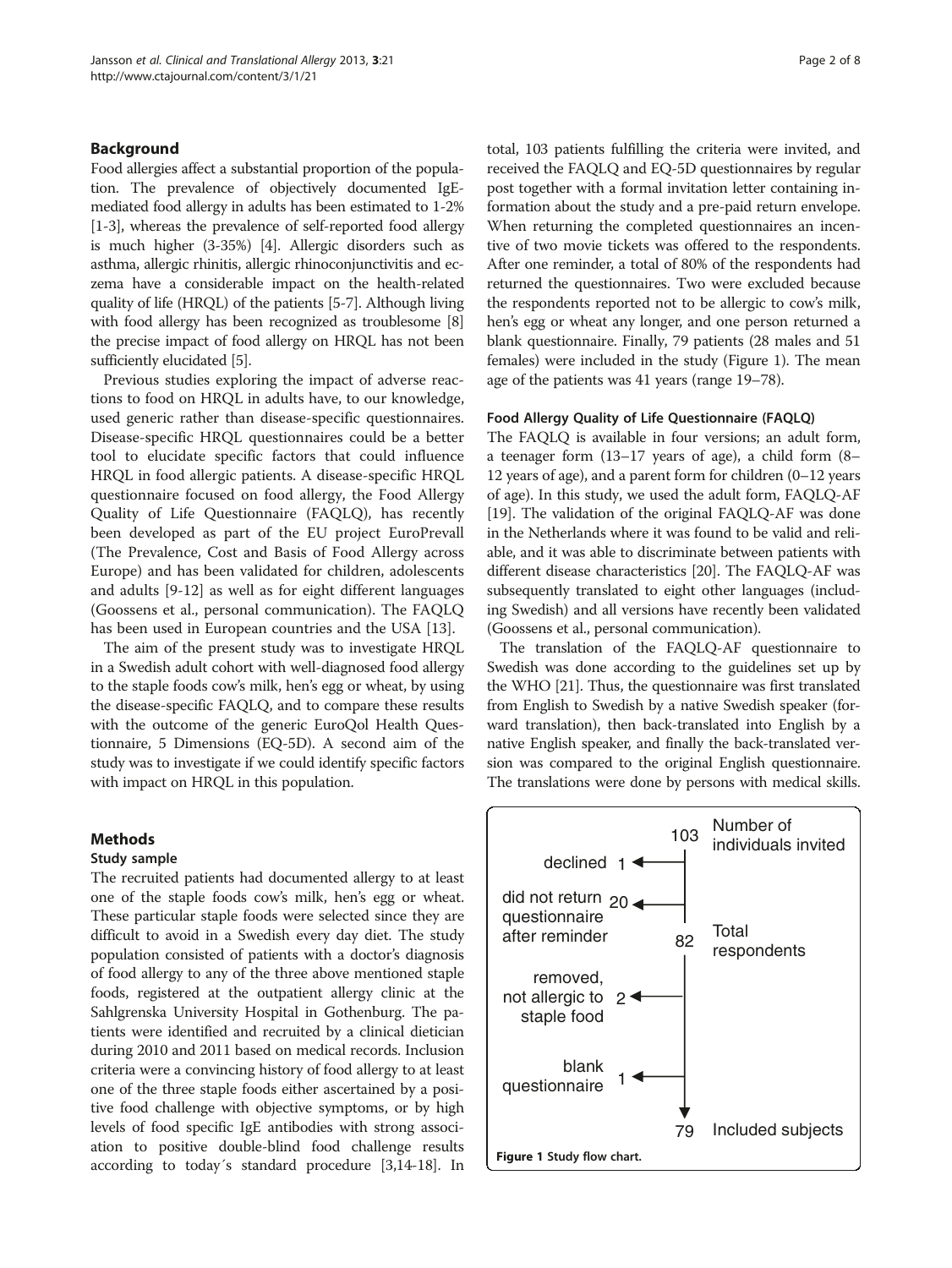A pilot trial was conducted in 10 patients to ascertain that the translated FAQLQ-AF was firmly understood by Swedish-speaking persons. From the results of the pilot study it was concluded that the translation of the instrument to Swedish worked after a few minor linguistic adjustments.

The FAQLQ-AF assesses HRQL in four domains: Allergen Avoidance and Dietary Restrictions (AADR), Emotional Impact (EI), Risk of Accidental Exposure (RAE), and Food Allergy related Health (FAH), containing a total of 29 items (Table 1).

The questionnaire scores are based on a 7-point scale, where 1 is the best possible (highest HRQL) and 7 the worst possible score (lowest HRQL) [[10,20,22](#page-7-0),[23](#page-7-0)]. Mean HRQL scores are analyzed in each of the four domains and a mean total HRQL score is estimated according to the results in the four domains.

# Floor and ceiling effects

Floor and ceiling effects (percentages of patients with minimal and maximal scores, respectively) of the FAQLQ-AF were investigated in order to verify the validity and

| Table 1 The items in the four domains in the FAQLQ-AF questionnaire |  |  |  |
|---------------------------------------------------------------------|--|--|--|
|---------------------------------------------------------------------|--|--|--|

| Allergen Avoidance and Dietary Restrictions (AADR)                        |                                                                                                                            |  |  |  |  |
|---------------------------------------------------------------------------|----------------------------------------------------------------------------------------------------------------------------|--|--|--|--|
| How troublesome do you find it, because of your                           | must always be alert as to what you are eating?<br>are able to eat fewer products?                                         |  |  |  |  |
| food allergy, that you                                                    |                                                                                                                            |  |  |  |  |
|                                                                           | are limited as to the products you can buy?                                                                                |  |  |  |  |
|                                                                           | must read labels?                                                                                                          |  |  |  |  |
|                                                                           | must refuse many things during social activities?                                                                          |  |  |  |  |
|                                                                           | are less able to spontaneously accept an invitation to stay for a meal?                                                    |  |  |  |  |
|                                                                           | are less able to taste or try various products when eating out?                                                            |  |  |  |  |
|                                                                           | can eat out less?                                                                                                          |  |  |  |  |
|                                                                           | must personally check whether you can eat something                                                                        |  |  |  |  |
|                                                                           | when eating out?                                                                                                           |  |  |  |  |
|                                                                           | hesitate eating a product when you have doubts about it?                                                                   |  |  |  |  |
| How troublesome is it, because of your food allergy,                      | that you must explain to those around you that you have a food allergy?                                                    |  |  |  |  |
| <b>Emotional Impact (EI)</b>                                              |                                                                                                                            |  |  |  |  |
| How troublesome do you find it, because of your<br>food allergy, that you | have the feeling that you have less control of what you eat when eating out?                                               |  |  |  |  |
| How frightened are you because of your food allergy                       | of an allergic reaction?                                                                                                   |  |  |  |  |
|                                                                           | of accidentally eating something wrong?                                                                                    |  |  |  |  |
|                                                                           | of an allergic reaction when eating out despite the fact that your dietary restrictions<br>have been discussed beforehand? |  |  |  |  |
| Answer the following questions:                                           | To what degree do you feel you are being a nuisance because you have a food allergy<br>when eating out?                    |  |  |  |  |
|                                                                           | How discouraged do you feel during an allergic reaction?                                                                   |  |  |  |  |
|                                                                           | How apprehensive are you about eating something you have never eaten before?                                               |  |  |  |  |
| <b>Risk of Accidental Exposure (RAE)</b>                                  |                                                                                                                            |  |  |  |  |
| How troublesome do you find it, because of your food<br>allergy, that you | sometimes frustrate people when they are making an effort to accommodate<br>your food allergy?                             |  |  |  |  |
| How troublesome is it, because of your food allergy,                      | that the ingredients of a product change?                                                                                  |  |  |  |  |
|                                                                           | that labels are incomplete?                                                                                                |  |  |  |  |
|                                                                           | that the lettering on labels is too small?                                                                                 |  |  |  |  |
|                                                                           | that the label states: "May contain (traces of)"?                                                                          |  |  |  |  |
|                                                                           | that ingredients are different in other countries (for example during vacation)?                                           |  |  |  |  |
|                                                                           | that people underestimate your problems caused by food allergy?                                                            |  |  |  |  |
|                                                                           | for your host or hostess should you have an allergic reaction?                                                             |  |  |  |  |
| Food Allergy related Health (FAH)                                         |                                                                                                                            |  |  |  |  |
| How troublesome is it, because of your food allergy,                      | that it is unclear to which foods you are allergic?                                                                        |  |  |  |  |
| How worried are you because of your food allergy                          | about your health?                                                                                                         |  |  |  |  |
|                                                                           | that the allergic reactions to foods will become increasingly severe?                                                      |  |  |  |  |
|                                                                           |                                                                                                                            |  |  |  |  |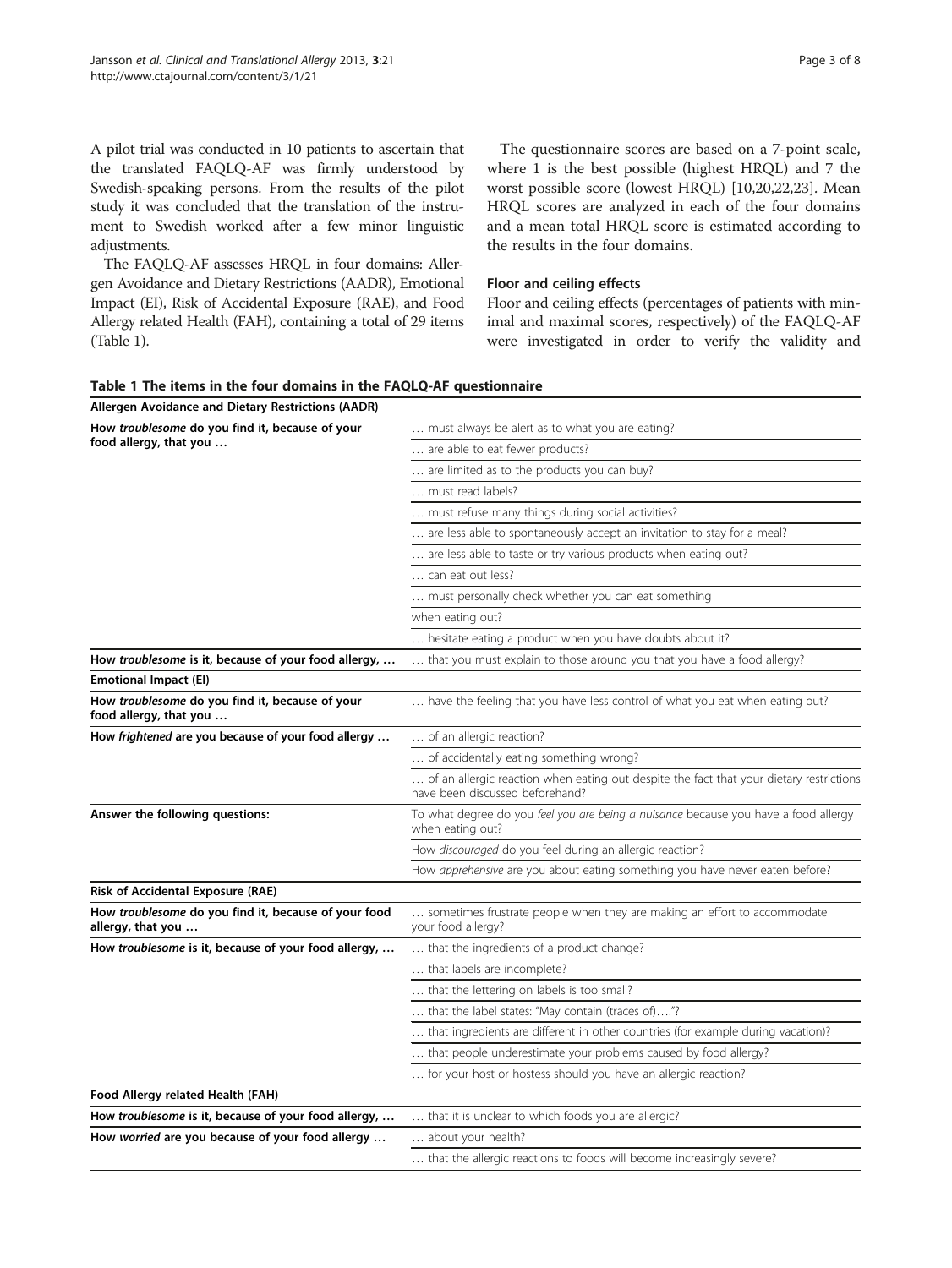reliability of its contents. Such effects were considered to be present if more than 15% of the patients in a sample of at least 50 patients achieved the lowest or highest possible scores, respectively. If floor or ceiling effects are present, it is likely that extreme items are missing in the lower or upper end of the scale. In such cases, as a consequence, patients with the lowest or highest possible scores cannot be distinguished from each other, and reliability of the questionnaire is reduced [[24\]](#page-7-0).

# Symptoms

Questions regarding the different symptoms that arise as a result of the food intake were included in the FAQLQ-AF. All reported symptoms were aggregated into groups according to the organs that were affected. In the present study, the definition of anaphylaxis includes the four selfreported symptoms "difficulty breathing" and/or "inability to stand", collapse, loss of consciousness, representing reactions in the respiratory tract and/or cardiovascular system according to definition of anaphylaxis [\[25-27\]](#page-7-0). The classification of symptoms is shown in Table 2.

# EuroQol Health Questionnaire, five Dimensions (EQ-5D)

The generic EQ-5D health-related quality of life questionnaire was used for comparison to the disease-specific FAQLQ-AF. The EQ-5D was developed by the EuroQol Group [\[28](#page-7-0)] and comprises of five dimensions (mobility, self-care, usual activities, pain/discomfort and anxiety/depression). Each dimension has three levels: no problems, some problems, severe problems. The questionnaire responses were converted into a single summary index by applying a formula that attaches values (preference-based weights elicited from population surveys) to each of the levels in each dimension. As there is no Swedish index tariff, for this analysis we used the United Kingdom time trade-off value set based on the UK EQ-5D index tariff [[29](#page-7-0)]. An index of 1.0 corresponds to full health (highest HRQL) and 0 the worst possible score (lowest HRQL).

|  | Table 2 Classification of symptoms in the FAQLQ-AF |  |  |  |  |
|--|----------------------------------------------------|--|--|--|--|
|--|----------------------------------------------------|--|--|--|--|

| Groups of<br>symptoms          | Symptoms                                                                                                                                            |
|--------------------------------|-----------------------------------------------------------------------------------------------------------------------------------------------------|
| Skin                           | itchy ears, itchy skin, red rash, swelling of<br>the skin, hives, worsening eczema                                                                  |
| Oral Allergy<br>Syndrome (OAS) | itchy mouth, itchy throat, itchy tongue, itchy lips                                                                                                 |
| Mucous membrane                | swollen tongue, swollen lips, runny nose, blocked<br>nose, sneezing, itchy eyes, watery eyes, red eyes,<br>tightening throat, difficulty swallowing |
| Respiratory                    | hoarseness, difficulty breathing, wheezing, cough                                                                                                   |
| Gastrointestinal               | nausea, stomach cramps, vomiting, diarrhea                                                                                                          |
| Cardiovascular                 | dizziness, palpitations, loss of vision, inability to<br>stand, light headedness, collapse,<br>loss of consciousness                                |

#### **Statistics**

The statistical analysis was performed with the IBM Statistical Package for the Social Sciences (SPSS) Statistics 20. Parametric one-samples T-test was used to test statistical significance with 0.95 percent confidence interval. Linear regression was used to estimate which symptom groups that had the largest negative impact on HRQL.

#### **Ethics**

The study was approved by the Regional Ethical Review Board in Stockholm, Sweden (Dnr 2009/84-31/5), and the collected personal data was treated according to the Swedish personal data act.

# Consent

Written informed consent was obtained from each patient in this study when responding to the questionnaire for the publication of this report and any accompanying images.

# Results

# Characteristics of the study population

The allergy characteristics of the 79 patients (28 males and 51 females) are shown in Table [3](#page-4-0). Briefly, allergies to the staple foods cow's milk, hen's egg or wheat were evenly distributed. About half of the patients had a concomitant allergy to tree nuts and/or peanuts. Allergy to shell fish and fish was more common in males, compared to females. About half of the patients had allergy to three or more foods and less than one fifth of the patients had allergy to one or two foods only. Symptoms from the mucous membranes and skin were more common and no differences were seen between men and women, whereas symptoms from the gastrointestinal tract were more common in females. Almost all (90%) of the patients had at least one concomitant allergic disorder (such as asthma, allergic rhino-sinusitis, allergic rhinoconjunctivitis or eczema), and one third were affected by four other allergic disorders in addition to food allergy.

#### Floor and ceiling effects

Only few food allergic patients reported the minimal (highest HRQL) or maximal (lowest HRQL) score in each of the domains in the questionnaire. Thus, the analysis showed minimal floor or ceiling effects, which confirms the internal validity of the questionnaire (Table [4\)](#page-4-0).

# Health-related quality of life

The scores in the four domains of the FAQLQ-AF are shown in Figure [2](#page-5-0). The highest score (lowest HRQL) was found in the domain AADR (i.e. How troublesome do you find it, because of your food allergy, that you …), and the lowest score (highest HRQL) was found in the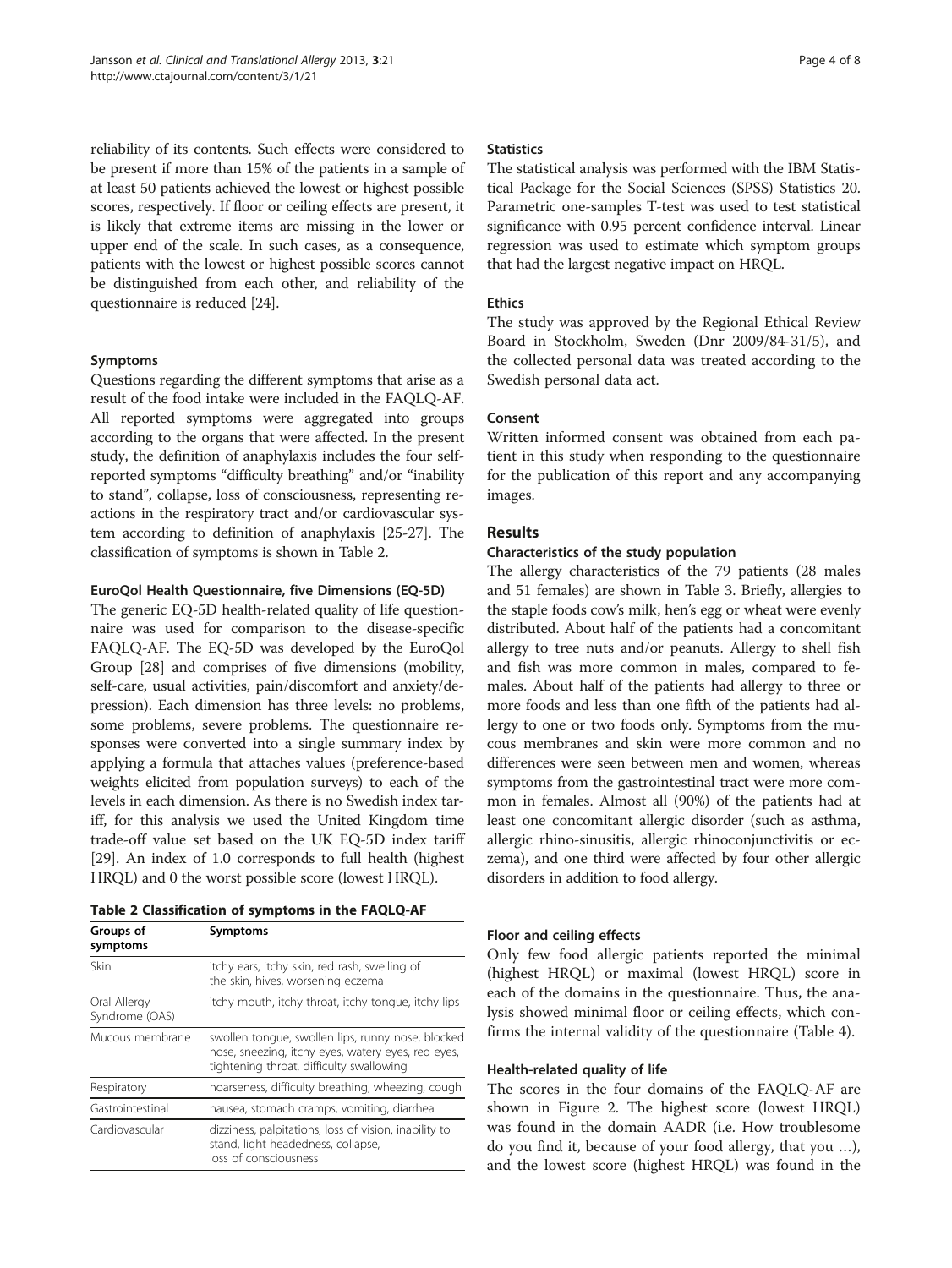|                                            | <b>Males</b> | <b>Females</b> | <b>Total</b> |
|--------------------------------------------|--------------|----------------|--------------|
|                                            | n (%)        | n (%)          | n (%)        |
| Offending staple foods, inclusion criteria |              |                |              |
| Cow's milk                                 | 19 (68)      | 27 (53)        | 46 (58)      |
| Wheat                                      | 15 (54)      | 25 (49)        | 40 (51)      |
| Hen's egg                                  | 14 (50)      | 25 (49)        | 38 (48)      |
| Other offending foods reported by patients |              |                |              |
| Tree nuts                                  | 13 (46)      | 29 (57)        | 42 (53)      |
| Peanuts                                    | 14 (50)      | 24 (47)        | 38 (48)      |
| Fruit                                      | 11 (39)      | 22 (43)        | 33 (42)      |
| Shell fish                                 | 12 (43)      | 14 (27)        | 26 (33)      |
| Vegetables                                 | 8 (29)       | 15 (29)        | 23 (29)      |
| Fish                                       | 9(32)        | 9(18)          | 18 (23)      |
| Soy                                        | 6(21)        | 12 (24)        | 18 (23)      |
| Celery                                     | 7(25)        | 4(8)           | 11(14)       |
| Sesame seed                                | 5(18)        | 3(6)           | 8(10)        |
| Number of offending food items             |              |                |              |
| 1 food                                     | 6(21)        | 8(16)          | 14 (18)      |
| 2 foods                                    | 6(21)        | 6(12)          | 12 (15)      |
| 3 foods                                    | 1(4)         | 8(16)          | 9(11)        |
| >3 foods                                   | 29 (57)      | 44 (56)        | 44 (56)      |
| Type of symptoms                           |              |                |              |
| Skin                                       | 20 (71)      | 38 (75)        | 58 (73)      |
| Oral Allergy Syndrome                      | 15 (54)      | 35 (69)        | 50 (63)      |
| Mucous membrane                            | 22 (79)      | 40 (78)        | 62 (78)      |
| Respiratory                                | 18 (64)      | 31 (61)        | 49 (62)      |
| Gastrointestinal                           | 15 (54)      | 41 (80)        | 56 (71)      |
| Cardiovascular                             | 15 (54)      | 26 (51)        | 41 (52)      |
| Number of concomitant allergic disorders   |              |                |              |
| 0 allergic disorder                        | 4 (14)       | 5 (10)         | 9 (11)       |
| 1 allergic disorder                        | 5(18)        | 4(8)           | 9 (11)       |
| 2 allergic disorders                       | 7(25)        | 9(18)          | 16 (20)      |
| 3 allergic disorders                       | 4 (14)       | 15 (29)        | 19 (24)      |
| 4 allergic disorders                       | 8(29)        | 18 (35)        | 26 (33)      |

<span id="page-4-0"></span>Table 3 Descriptive allergy characteristics of the patients

domain FAH (i.e. How worried are you because of your food allergy …). The mean HRQL score was estimated to 4.85 (95% CI, 4.61-5.10). No significant difference was found in the mean HRQL scores between males and females (4.81 vs. 4.88, respectively).

#### HRQL and concomitant allergic disorders

The presence of concomitant allergic disorders had a profound effect on HRQL in food allergic patients. Patients who, in addition to food allergy, were affected by four other allergic disorders (asthma, allergic rhinitis, allergic rhinoconjunctivitis, eczema and/or other allergic skin problems) reported a lower HRQL compared to those who were affected by three or fewer other allergic Table 4 Percentage of floor and ceiling effects in each of the domains of the FAQLQ-AF

|                                                              | Floor      | Ceiling |
|--------------------------------------------------------------|------------|---------|
|                                                              | N(%)       | N(96)   |
| <b>Allergen Avoidance and Dietary Restrictions</b><br>(AADR) | 0(0)       | 6(7.6)  |
| <b>Emotional Impact (EI)</b>                                 | 0(0)       | 5(6.3)  |
| <b>Risk of Accidental Exposure (RAE)</b>                     | 0(0)       | (1.3)   |
| Food Allergy related Health (FAH)                            | 5<br>(6.3) | (0)(0)  |
| Health Related Quality of Life (HRQL)                        | (0)(0)     |         |

disorders  $(5.21 \text{ vs. } 4.68; \text{ p} = 0.03)$ . Moreover, having asthma together with food allergy seemed to have a further profound effect on HRQL compared to patients with food allergy but no asthma  $(5.03 \text{ vs. } 4.24; \text{ p} = 0.01)$ . This is in contrast to the results found in the generic EQ-5D questionnaire, where no difference was seen between patients with and without asthma (mean EQ-5D index value 0.80 vs. 0.79, respectively). Other concomitant allergic diseases did not further affect HRQL negatively, irrespectively of one, two or three concomitant allergic disorders.

#### HRQL and severity of food allergy

The severity of food allergy had an impact on HRQL. Severe food allergy was defined as having a prescription for an epinephrine auto injector (EAI), or self-reported previous episodes of anaphylaxis (i.e. the symptoms "difficulty breathing", "inability to stand", collapse and/or loss of consciousness). We found that the total FAQLQ-AF scores were higher in patients who were prescribed an EAI ( $n = 40$ ), which shows that they had lower HRQL compared to patients who did not have an EAI  $(n = 39)$  $(5.12 \text{ vs. } 4.58; \text{ p} = 0.03)$ . However, such a difference was not found when analyzing the results of the EQ-5D questionnaire (mean EQ-5D index values 0.85 vs. 0.75, respectively). The FAQLQ-AF scores among patients who reported anaphylactic reactions  $(n = 43)$  compared to those who did not  $(n = 36)$ , did not reach statistical significance, although there was a tendency (5.04 vs. 4.63 p = 0.10). When using EQ-5D, no differences were found between patients with and without self-reported anaphylaxis, (mean EQ-5D index values 0.81 vs. 0.79, respectively). The number of offending foods (four or more as compared to three or fewer) did not significantly affect the total FAQLQ-AF score (5.01 vs. 4.67;  $p = 0.18$ .

Among the 14 individuals who were allergic to only one staple food, 40% had self-reported symptoms of anaphylaxis. The anaphylaxis diagnosis was subsequently verified from the patients' medical records. However, there were too few patients for further analyses of each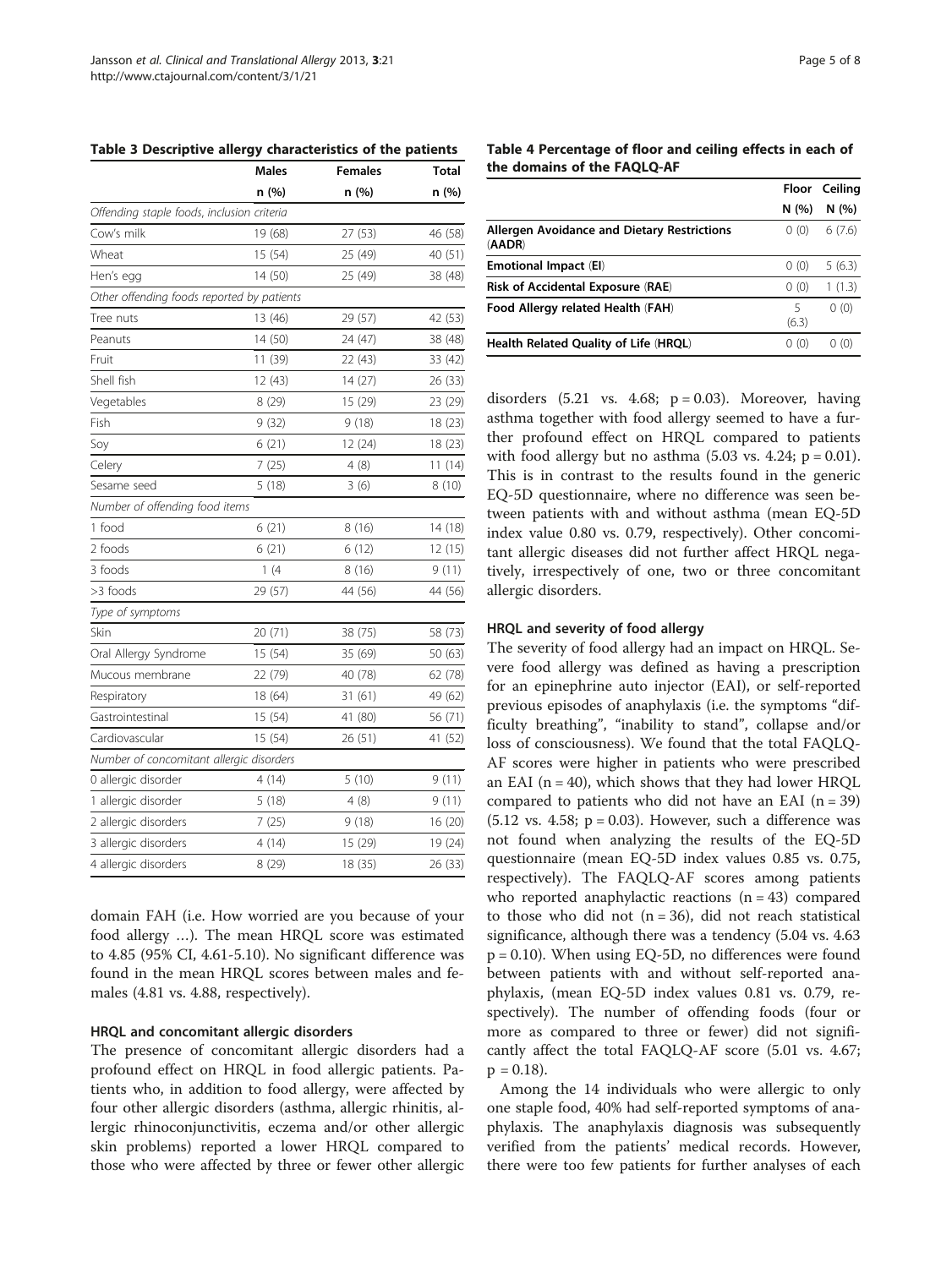<span id="page-5-0"></span>

individual allergen. In patients allergic to multiple food items but with no allergy to peanuts and/or tree nuts, 41% reported that they had had anaphylaxis. The corresponding figure for patients with multiple food allergies including allergy to peanuts and/or tree nuts was 62%. The distribution of anaphylaxis and prescription of EAI in the three different groups was as presented in Figure 3. Sixty-five percent of the patients with report of respiratory symptoms and 75% of patients with report of cardiovascular symptoms had an EAI prescription.

#### HRQL and symptoms of food allergy

The effects of symptoms on the HRQL scores were further analyzed with linear regression. All symptoms were grouped according to the affected organs (Table [3\)](#page-4-0). Symptoms from the skin were reported in 73%, OAS in 63%, mucous membrane in 78%, respiratory in 62%, gastrointestinal in 71% and cardiovascular symptoms in 52% of the patients (Table [3](#page-4-0)). HRQL was the dependent variable while the symptom groups were independent variables in the regression model. The F-test was significant, indicating a linear relationship between the symptom groups and the HRQL scores and 22% of the variation in the scores could be explained by the symptom groups  $(R^2$ -value of 0.28; (adjusted  $R^2$ of 0.22). The regression coefficients were significant for the OAS and cardiovascular symptom groups, however not for the other symptom groups (Table 5). As HRQL decreases with higher points on the scale, the regression analysis demonstrates that OAS and cardiovascular are the symptom groups with most negative effects on HRQL.

Concomitant allergic disorders were common among patients experiencing most of the symptom groups (mean of 2.5-2.8 other disorders). However, patients with



respiratory symptoms had only 1.8 other allergic disorders on average. The mean numbers of offending food items were quite similar in the different symptom groups (4.2- 5.0 food items) (results not shown).

# **Discussion**

In this study we showed that the food allergy-specific quality of life questionnaire FAQLQ is a valid instrument to investigate health-related quality of life (HRQL) in adult food allergic patients in Sweden. In this cohort with welldiagnosed food allergy to the staple foods cow's milk, hen's egg and wheat, we found that the restrictions imposed on the patients due to following a diet had the largest negative effect on HRQL. In addition, both severity of the food allergy and the presence of concomitant allergic disorders had a profound impact on the HRQL of these patients.

Only a few studies in adults have so far been published using a disease-specific validated questionnaire for food allergy [\[9](#page-7-0)], and no such studies have been carried out in Sweden. Since staple foods are difficult to exclude from the diet and accidental exposure is likely, we hypothesized that adhering to a diet excluding the staple foods cow's

Table 5 Effects by symptom groups on HRQL as assessed by linear regression analysis

|                           | OAS      |          | Cardio Gastro | <b>Mucous</b><br>membrane | Respir   | Skin     |
|---------------------------|----------|----------|---------------|---------------------------|----------|----------|
| N                         | 51       | 41       | 56            | 63                        | 49       | 59       |
| Mean                      | 5.13     | 525      | 4.98          | 4.93                      | 4.96     | 4.88     |
| Regression<br>coefficient | $0.869*$ | $0.754*$ | 0.385         | 0.057                     | $-0.049$ | $-0.451$ |
| Standardized<br>beta      | 0.363    | 0328     | 0.153         | 0.020                     | $-0.021$ | $-0.172$ |

\* Significant, p < 0.05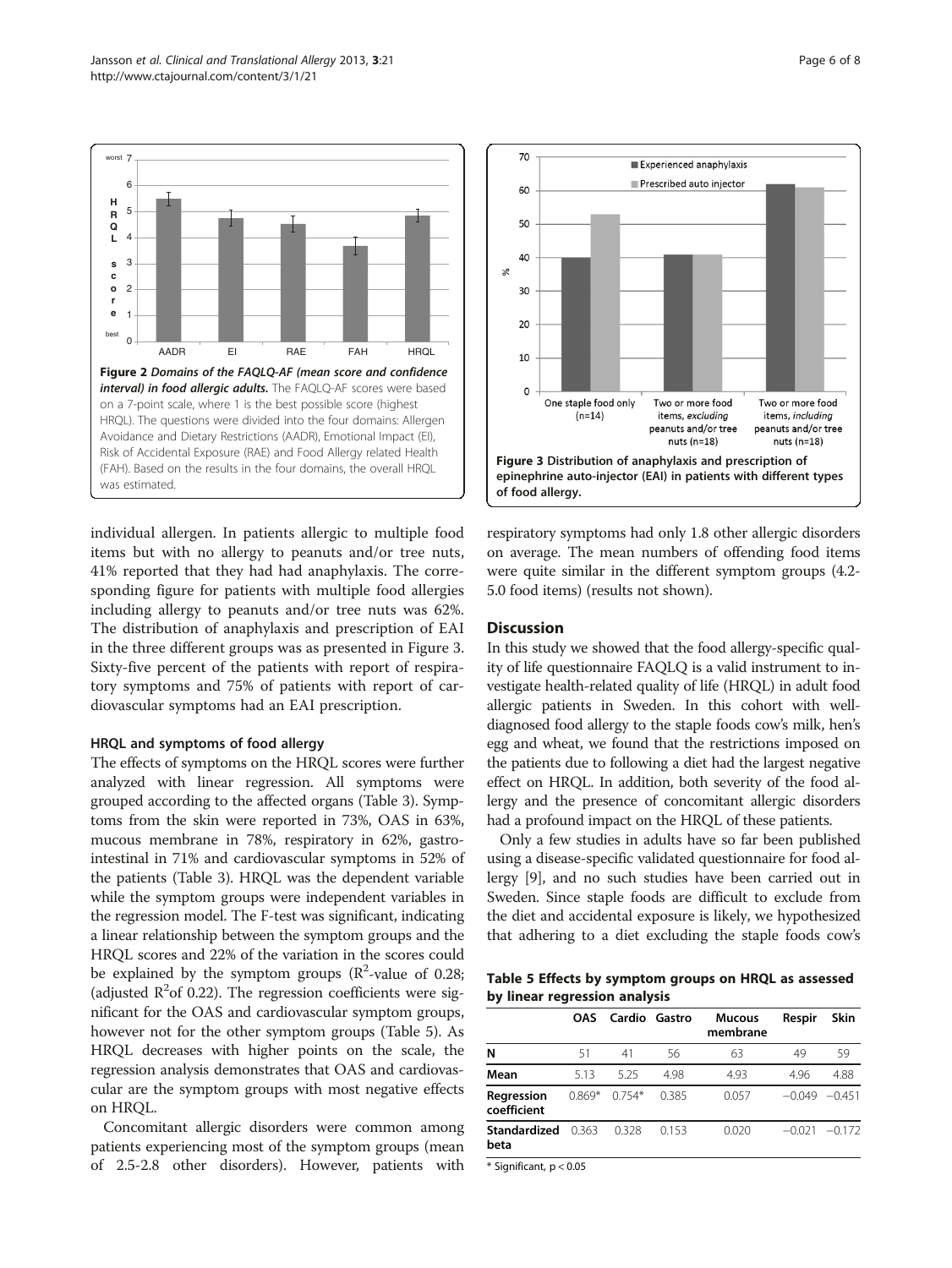milk, hen's egg or wheat is more likely to negatively impact HRQL than a diet excluding less common foods. We therefore recruited patients with a well-diagnosed allergy to one or more of the above mentioned staple foods in order to study HRQL using the newly developed FAQLQ. A subgroup of these patients had already been included in the analysis by Goossens et al. and were found to have a lower total HRQL score compared to patients in Iceland, Poland, France, Spain, Italy and Greece (personal communication). In addition, we studied the factors that influence HRQL, and we compared the efficacy of the FAQLQ with that of the generic EQ-5D questionnaire. In contrast to the disease-specific FAQLQ-AF, the EQ-5D revealed neither a difference between patients with and without asthma nor between patients with and without anaphylaxis (assessed as a prescription of an EAI). This firmly indicates a better precision of the newly developed diseasespecific instrument compared to the generic one.

The domain Allergen Avoidance and Dietary Restrictions (AADR) had the highest score (lowest HRQL) compared to the three other domains, indicating that this domain had the highest impact on HRQL. Furthermore, patients with four concomitant allergic disorders reported significantly lower HRQL compared to patients with three or fewer concomitant allergic disorders. Particularly, patients who had both food allergy and asthma reported a lower HRQL compared to food allergic patients without asthma. Similarly, those having been prescribed an EAI had lower HRQL compared to those who had not, indicating that those with a more severe disease had a lower HRQL. On the other hand, we found that the number of food items that the patient does not tolerate, does not affect HRQL, as patients who were allergic to four or more food items did not have significantly different HRQL compared to patients who were allergic to three or fewer food items. The regression analysis further emphasized that cardiovascular symptoms and symptoms from the respiratory tract caused by the food allergy, especially OAS, had most impact on HRQL. However, it should be noted that some of the patients could have misinterpreted the OAS symptoms for the first signs of airway obstruction and anaphylaxis in such cases where they had experienced these before.

Those with allergy to only one staple food, 36 percent (5 out of 14) reported anaphylactic symptoms (a result that was subsequently verified by the medical records) and 50 percent (7 out of 14) had an EAI prescribed. Whether these results indicate under-reporting of anaphylactic symptoms or over-prescription of auto injectors is not known, and will be of interest to follow-up in future studies.

Our study shows that the FAQLQ-AF questionnaire is a valid instrument for measuring HRQL in food allergic adult patients in Sweden. Use of this instrument also identifies the most important factors that affect HRQL. Furthermore, the lack of minimal floor and ceiling effects indicates robust internal validity. In addition, according to the measurement minimal clinically important difference (MCID) a minimum difference score of 0.5 in a HRQL questionnaire with a 7-point scale has been indicated as clinically meaningful [\[30,31](#page-7-0)]. Thus, the lower HRQL found in patients who, apart from food allergy also had four other allergic disorders, asthma or had been prescribed an EAI indicate clinical relevance (MCID scores of 0.53, 0.79 and 0.54 respectively). Such statistical difference conveying a clinical effect was also previously reported for patients with food induced anaphylaxis [[20\]](#page-7-0).

Very little is known about the social and economic consequences of food allergy. The current study has shed new light on the impact that food allergy has on the quality of life of patients. This is valuable new information that may help health care professionals and policy makers to develop tools that could lead to better care for patients with food allergy. A better understanding of HRQL may also contribute to a better understanding of the issues related to food allergy within many sectors of society, for instance food producers and suppliers, and may contribute to better legislation. In addition to social impact, food allergy is likely to give rise to increased costs for the patients, their families as well as society [[12,32\]](#page-7-0), but this has so far been very little studied. This highlights the need for further analyses of the socio-economic burden of living with food allergy.

# **Conclusions**

The disease-specific questionnaire FAQLQ-AF is a valid instrument and gives important information when studying quality of life in food allergic adults in Sweden. In particular, the restrictions imposed on the patients due to following a diet was found to be a factor that has a negative impact on HRQL. Moreover, we found that suffering from four concomitant allergic disorders, having asthma together with the food allergy, as well as being prescribed an epinephrine auto-injector also had a negative effect on HRQL. In contrast, HRQL was not affected by the number of offending food items. The new FAQLQ instrument adds new and more precise information on HRQL in food allergic patients, and may be a more accurate instrument in this patient group than the commonly used generic EQ-5D.

#### Abbreviations

AADR: Allergen avoidance and Dietary restrictions; EAI: Epinephrine auto injector; EI: Emotional impact; EuroPrevall: The prevalence, Cost and Basis of Food Allergy across Europe; EQ-5D: EuroQol Health Questionnaire, 5 Dimensions; FAH: Food Allergy related Health; FAQLQ: Food Allergy Quality of Life Questionnaire; FAQLQ-AF: Food Allergy Quality of Life Questionnaire, Adult Form; HRQL: Health Related Quality of Life; OAS: Oral allergy syndrome; RAE: Risk of accidental exposure; SPSS: Statistical Package for the Social Sciences.

#### Competing interests

The authors declare that they have no competing interests.